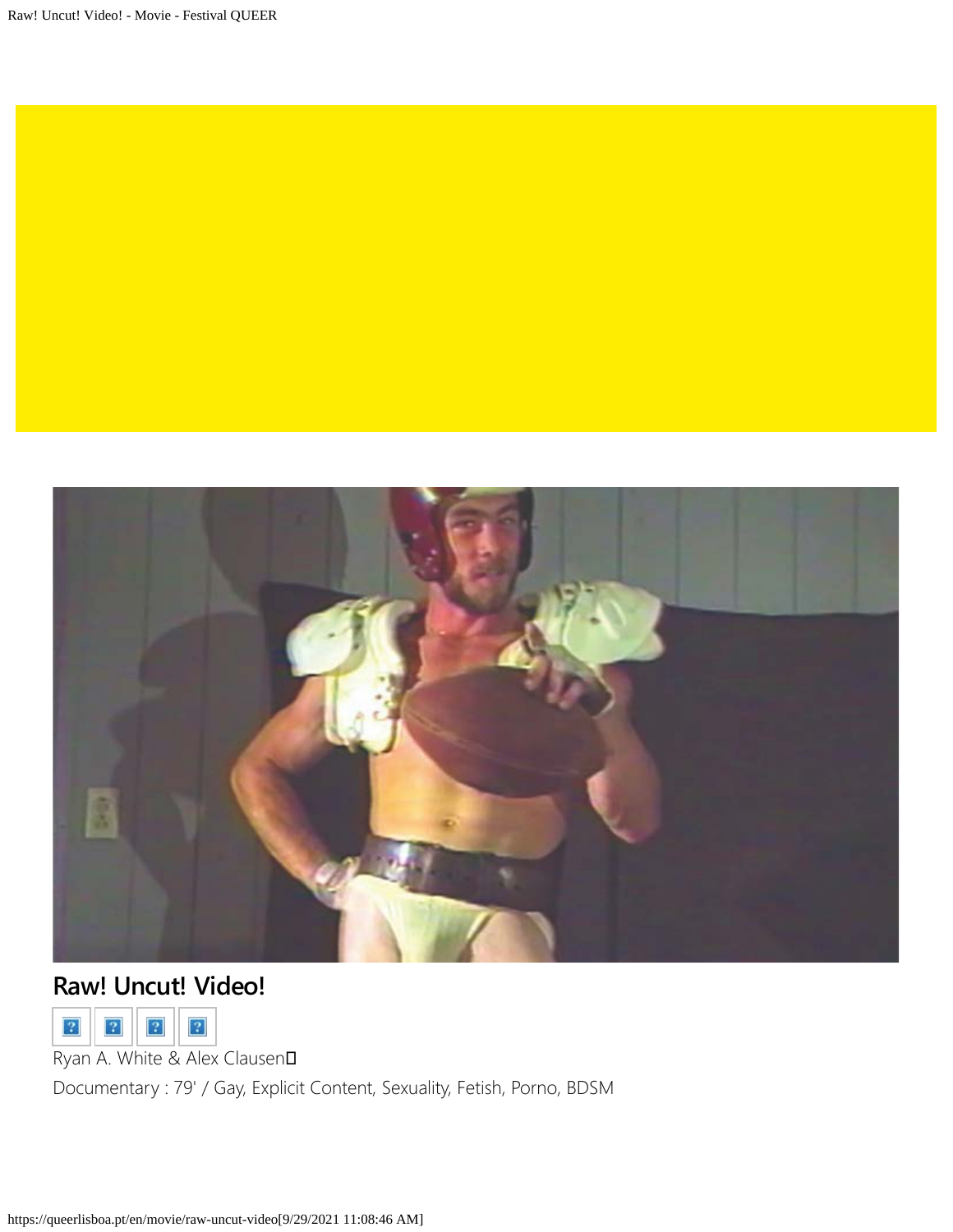## Raw! Uncut! Video! - Movie - Festival QUEER

Raw! Uncut! Video! chronicles the rise and fall of homegrown gay porn sudio Palm Drive Video, and explores how a devoted couple helped battle a devastating health crisis by promoting kinky sex. Following the tradition of Hard Nights screenings at previous editions of Queer Lisboa, this documentary celebrates non-normative bodies and sexualities, breaking many prejudices and stereotypes that still prevail in queer communities themselves.

## **/ EXHIBITION LISBOA** September 24 | 22h00 | Cinema São Jorge - Sala 2

**Sections: Oueer FocusD** 

**+ Info:** [http://www.rawuncutvideo.com](http://www.rawuncutvideo.com/)

**/ DETAILS Year:** 2021 **Country:** USA **Language:** English **Subtitles:** English **With:** Jack Fritscher, Mark Hemry, Steve Parker, Mickey Squires, Steve Thrasher, Donnie Russo **/ DIRECTION**